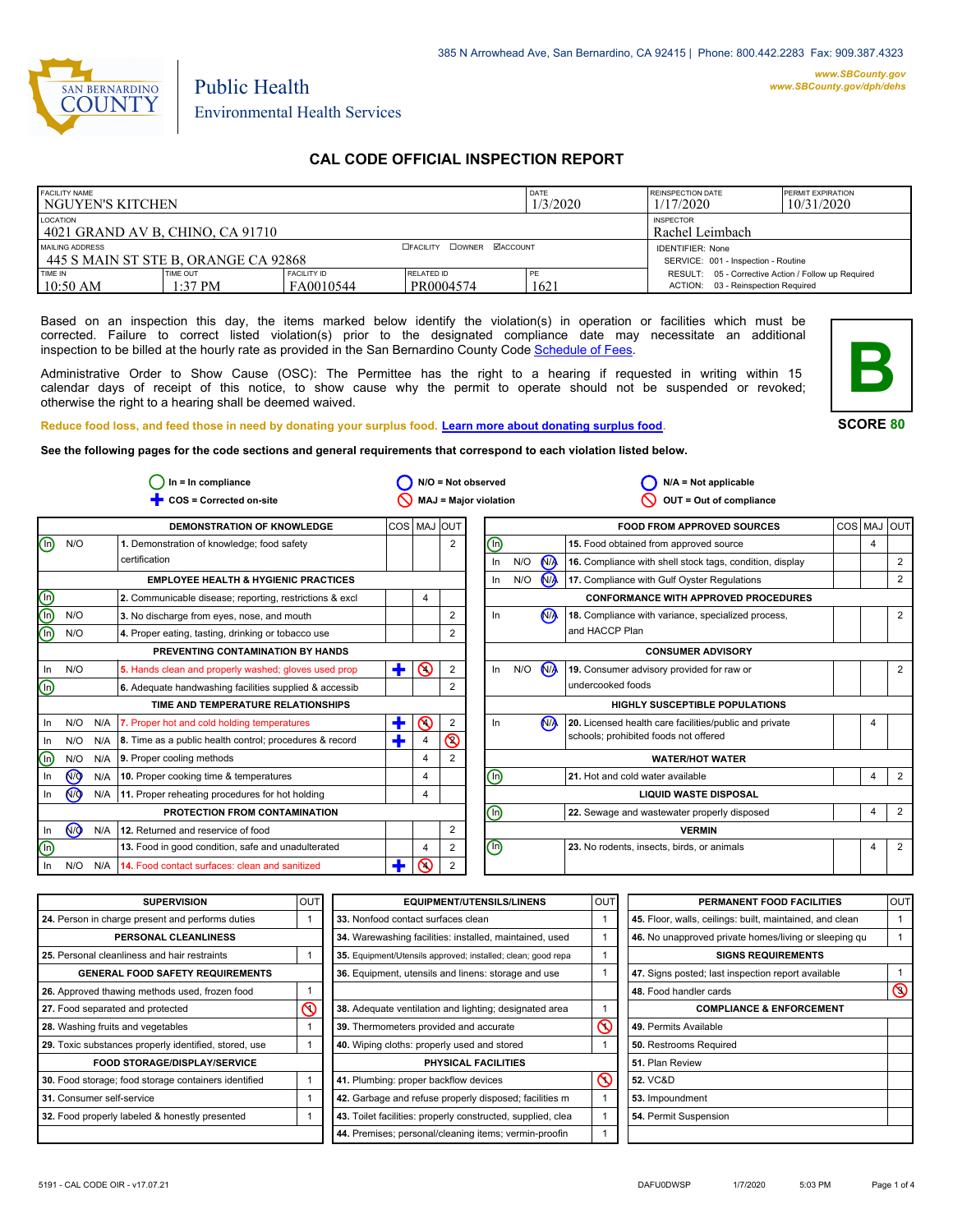

## **CAL CODE OFFICIAL INSPECTION REPORT**

|          | <b>FACILITY NAME</b> | NGUYEN'S KITCHEN                                                               |                                                                                                                                                                                                                                                    | DATE<br>1/3/2020                    |              |  |
|----------|----------------------|--------------------------------------------------------------------------------|----------------------------------------------------------------------------------------------------------------------------------------------------------------------------------------------------------------------------------------------------|-------------------------------------|--------------|--|
| LOCATION |                      | 4021 GRAND AV B, CHINO, CA 91710                                               |                                                                                                                                                                                                                                                    | <b>INSPECTOR</b><br>Rachel Leimbach |              |  |
|          |                      |                                                                                | 5. HANDS CLEAN AND PROPERLY WASHED; GLOVES USED PROPERLY                                                                                                                                                                                           |                                     | <b>MAJOR</b> |  |
|          | <b>POINTS</b><br>4   | Compliance date not specified<br>Complied on 1/3/2020<br>Violation Reference - | Inspector Comments: Observed an employee preparing noodles, take off gloves, move to another task and<br>then proceed to don gloves without first washing their hands.<br>All employees shall thoroughly wash their hands prior to donning gloves. |                                     |              |  |
|          |                      |                                                                                |                                                                                                                                                                                                                                                    |                                     |              |  |

Violation Corrected on Site: The employee was educated and instructed to wash their hands and then don a new pair of gloves.

**Violation Description:** Employees are required to wash their hands: before beginning work; before handling food / equipment / utensils; as often as necessary, during food preparation, to remove soil and contamination; when switching from working with raw to ready to eat foods, after touching body parts; after using toilet room; or any time when contamination may occur. Gloves shall be worn if an employee has cuts, wounds, fake nails, nail polish, and/or rashes. Gloves are to be used for no more than one task. Employees are not to wrap or package leftover food using bare hands or unclean utensils. Hand sanitizers may be used after proper hand washing. Employees handling food must have fingernails that are trimmed, cleanable, and smooth. (113952, 113953.3, 113953.4, 113961, 113968, 113973 (b-f))

**More Information: <http://www.sbcounty.gov/uploads/dph/dehs/Depts/EnvironmentalHealth/EHSDocuments/HandwashingDoneRight.pdf>**

## **7. PROPER HOT AND COLD HOLDING TEMPERATURES <b> 1. A BODY AND A BODY A MAJOR A**

**Compliance date not specified Complied on 1/3/2020 Violation Reference - HSC - 113996, 113998, 114037 POINTS 4**

**Inspector Comments:** Observed a flour mixture used to bread popcorn chicken on the counter in the kitchen. Several small chunks were observed in the flour. The manager stated that the breading sits out all day and that more flour is added to the existing flour as needed. The manager stated that the breading had been placed there approximately (30) thirty minutes prior to the inspection.

All potentially hazardous foods shall be cold held at or below 41 F or hot held at or above 135 F.

Discontinue storing the chicken breading on the counter with no temperature control and no time control.

Violation Corrected on Site: The manager was educated on the potential of bacterial growth in the flour mixture and instructed to use time as a control or temperature as a control.

**Violation Description:** Potentially hazardous foods shall be held at or below 41F or at or above 135F. (113996, 113998, 114037, 114343(a))

**More Information: [http://www.sbcounty.gov/uploads/dph/dehs/Depts/EnvironmentalHealth/FormsPublications/Food\\_Danger\\_Zone.pdf](http://www.sbcounty.gov/uploads/dph/dehs/Depts/EnvironmentalHealth/FormsPublications/Food_Danger_Zone.pdf)**

#### **14. FOOD CONTACT SURFACES: CLEAN AND SANITIZED**  $\triangle$  **MAJOR**

**Compliance date not specified Complied on 1/3/2020 Violation Reference - HSC - 113984(e), 114097, 114099 POINTS 4**

**Inspector Comments:** Observed no sanitizer in the mechanical warewashing machine. One dish was observed in the warewashing machine at the time of the inspection. Several wet dishes were observed on the rack next to the warewashing machine. The manager stated that the dishes had just been washed and sanitized by the machine.

Ensure that there is an appropriate concentration of sanitizer when using a mechanical warewashing machine that uses sanitizer.

Mechanical warewashing machines that use chlorine to sanitize shall have a concentration of at least 50 ppm of chlorine and shall have a contact time of at least 30 seconds.

Note: The facility did not have anymore chlorine buckets that hook up to the warewashing machine.

Violation Corrected on Site: The manager was instructed to set up the three-compartment sink using appropriate manual warewashing techniques. The manager was then instructed to wash, rinse and sanitize all of the dishes that were not cleaned by the warewashing machine.

**Violation Description:** All food contact surfaces of utensils and equipment shall be clean and sanitized. (113984(e), 114097, 114099.1, 114099.4, 114099.6, 114101 (b-d), 114105, 114109, 114111, 114113, 114115 (a, b, d), 114117, 114125(b), 114135, 114141)

**More Information: <http://www.sbcounty.gov/uploads/dph/dehs/Depts/EnvironmentalHealth/FormsPublications/TowelSanitizingSolution.pdf>**

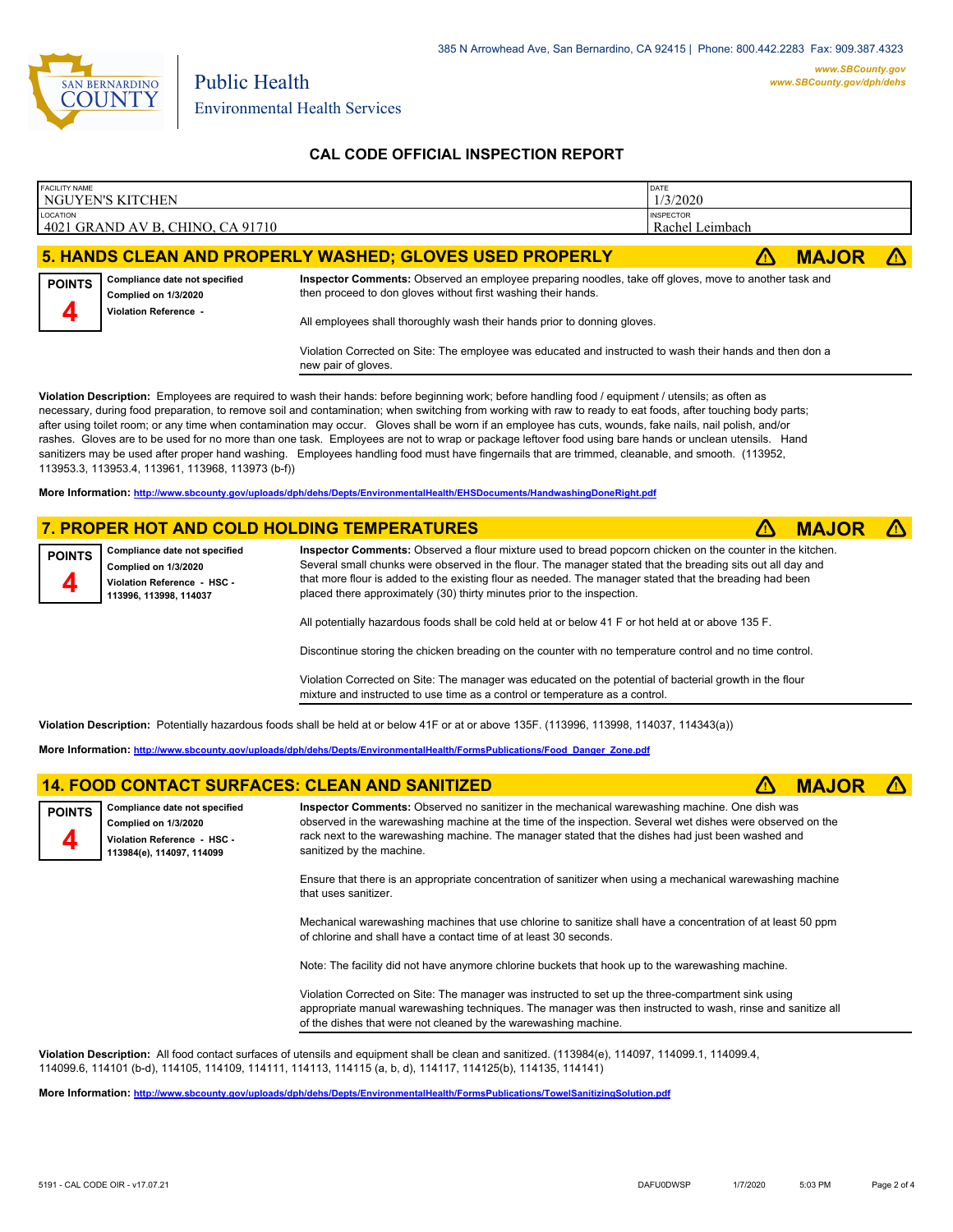

385 N Arrowhead Ave, San Bernardino, CA 92415 | Phone: 800.442.2283 Fax: 909.387.4323

### **CAL CODE OFFICIAL INSPECTION REPORT**

| <b>FACILITY NAME</b><br>NGUYEN'S KITCHEN                                                                                                                                                                                                                                                  |                                                                                                                                                                                                                                                                                                                                                                                                                                                                                                                                                                                                                                                                                                                                                                                                 | DATE<br>1/3/2020                    |  |  |  |
|-------------------------------------------------------------------------------------------------------------------------------------------------------------------------------------------------------------------------------------------------------------------------------------------|-------------------------------------------------------------------------------------------------------------------------------------------------------------------------------------------------------------------------------------------------------------------------------------------------------------------------------------------------------------------------------------------------------------------------------------------------------------------------------------------------------------------------------------------------------------------------------------------------------------------------------------------------------------------------------------------------------------------------------------------------------------------------------------------------|-------------------------------------|--|--|--|
| LOCATION<br>4021 GRAND AV B, CHINO, CA 91710                                                                                                                                                                                                                                              |                                                                                                                                                                                                                                                                                                                                                                                                                                                                                                                                                                                                                                                                                                                                                                                                 | <b>INSPECTOR</b><br>Rachel Leimbach |  |  |  |
|                                                                                                                                                                                                                                                                                           | 8. TIME AS A PUBLIC HEALTH CONTROL; PROCEDURES & RECORDS                                                                                                                                                                                                                                                                                                                                                                                                                                                                                                                                                                                                                                                                                                                                        |                                     |  |  |  |
| Compliance date not specified<br><b>POINTS</b><br>Complied on 1/3/2020<br>Violation Reference - HSC -<br>114000                                                                                                                                                                           | Inspector Comments: Observed a container of boba at 127 F to 128 F at the front serving counter with no<br>temperature control and no time control. It was stated that the boba had been made and placed there<br>approximately an (0.5) hour and a half prior to the inspection. The manager stated that the facility uses time<br>as a control for the boba.<br>When only using time as a control, food must be marked or otherwise identified as to what time the food was<br>removed from temperature control.<br>Ensure that all potentially hazardous foods that are using time as a control are marked as to what time they<br>were removed from temperature control.<br>Violation Corrected on Site: The manager marked the boba with the time that it was removed from<br>temperature. |                                     |  |  |  |
| Violation Description: When time only, rather than time and temperature, is used as a public health control; food must be marked or otherwise identified as<br>to what time the food was removed from temperature control. (114000) Food items shall not exceed the time marked. (114000) |                                                                                                                                                                                                                                                                                                                                                                                                                                                                                                                                                                                                                                                                                                                                                                                                 |                                     |  |  |  |

## **27. FOOD SEPARATED AND PROTECTED**

| POINTS   Compliance date not specified |
|----------------------------------------|
| Not In Compliance                      |
| Violation Reference - HSC -            |
| 113984 (a, b, c, d, f)                 |

**Inspector Comments:** Observed uncovered foods stored on racks above other uncovered foods in the reach in refrigerator at the cook line.

Ensure that all foods are protected from possible contamination.

**Violation Description:** All food shall be separated and protected from contamination. (113984 (a, b, c, d, f), 113986, 114060, 114067(a, d, e, j), 114069(a, b), 114077, 114089.1 (c), 114143 (c)) All food shall be stored, prepared, displayed or held so that it is protected from contamination.

### **39. THERMOMETERS PROVIDED AND ACCURATE**

| <b>POINTS</b>                                | Inspector Comments: Observed no thermometer in the bottom portion of the boba prep refrigerator located<br>Compliance date not specified<br>in the front serving area.<br><b>Not In Compliance</b> |                                                                                                            |  |  |  |
|----------------------------------------------|----------------------------------------------------------------------------------------------------------------------------------------------------------------------------------------------------|------------------------------------------------------------------------------------------------------------|--|--|--|
| Violation Reference - HSC -<br>114157.114159 |                                                                                                                                                                                                    | Observed no thermometer in the bottom portion of the prep refrigerator at the cook line.                   |  |  |  |
|                                              |                                                                                                                                                                                                    | A readily visible thermometer shall be provided and placed in the warmest part of each refrigeration unit. |  |  |  |

**Violation Description:** An accurate easily readable metal probe thermometer suitable for measuring temperature of food shall be available to the food handler. A thermometer +/- 2 F shall be provided for each hot and cold holding unit of potentially hazardous foods and high temperature warewashing machines. (114157, 114159)

**More Information: <http://www.sbcounty.gov/uploads/dph/dehs/Depts/EnvironmentalHealth/FormsPublications/CalibratingThermometer.pdf>**

## **41. PLUMBING; PROPER BACKFLOW DEVICES**

| <b>POINTS</b> | Compliance date not specified                           | Inspector Comments: Observed a large leak under the three-compartment sink. |
|---------------|---------------------------------------------------------|-----------------------------------------------------------------------------|
|               | <b>Not In Compliance</b><br>Violation Reference - HSC - | Ensure that all plumbing is in good working order.                          |
|               | 114171.114189.1                                         |                                                                             |

**Violation Description:** The potable water supply shall be protected with a backflow or back siphonage protection device, as required by applicable plumbing codes. (114192) All plumbing and plumbing fixtures shall be installed in compliance with local plumbing ordinances, shall be maintained so as to prevent any contamination, and shall be kept clean, fully operative, and in good repair. Any hose used for conveying potable water shall be of approved materials, labeled, properly stored, and used for no other purpose. (114171, 114189.1, 114190, 114193, 114193.1, 114199, 114201, 114269)